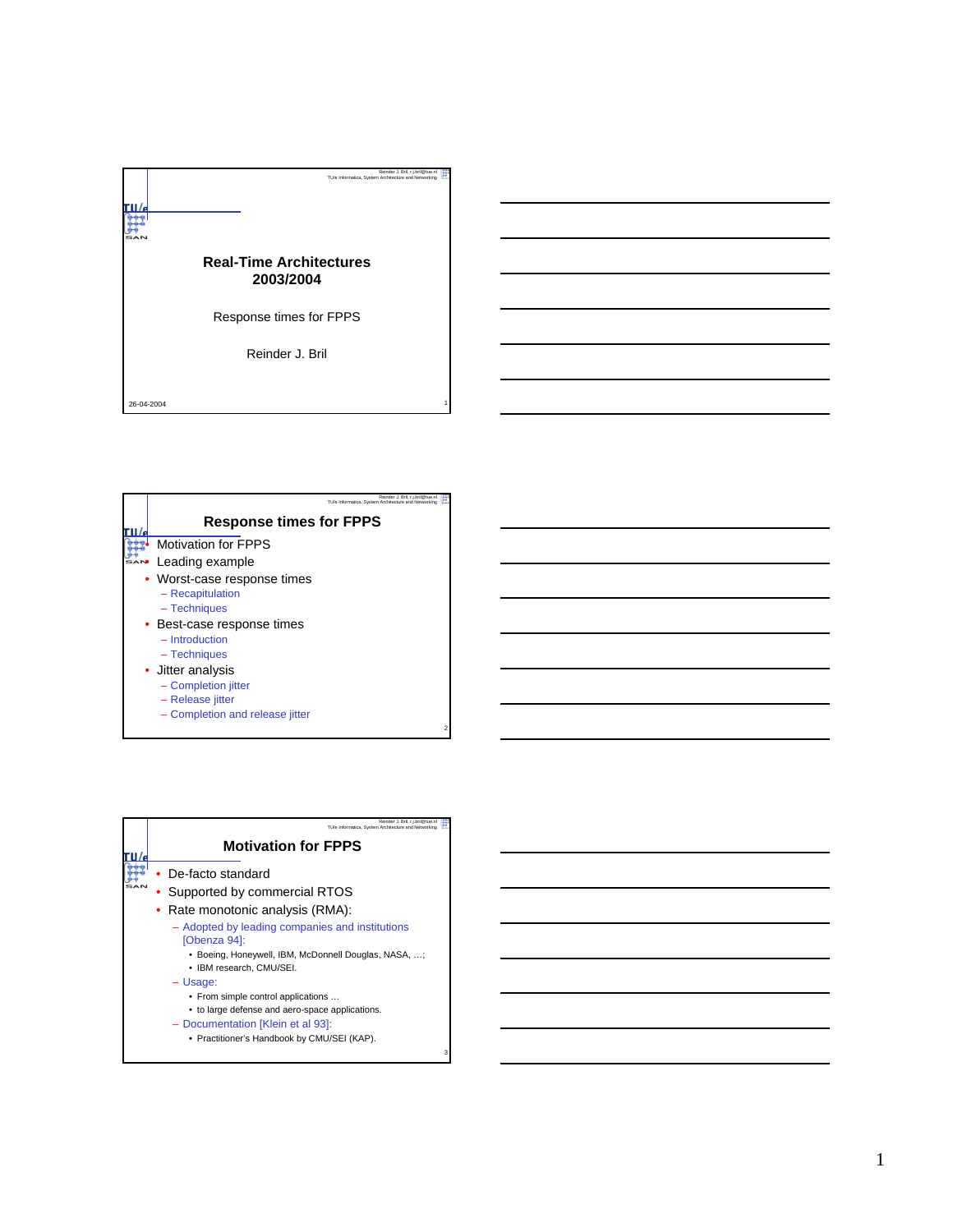|       |            |                                           |                                                                                                                                                                                                                                    |      | Reinder J. Bril, r.j.bril@tue.nl<br>TU/e Informatica. System Architecture and Networking |  |
|-------|------------|-------------------------------------------|------------------------------------------------------------------------------------------------------------------------------------------------------------------------------------------------------------------------------------|------|------------------------------------------------------------------------------------------|--|
|       |            |                                           | Leading example                                                                                                                                                                                                                    |      |                                                                                          |  |
|       |            |                                           | Task set $Z$ consisting of 3 tasks:                                                                                                                                                                                                |      |                                                                                          |  |
|       |            |                                           | Task Period Execution Utilization<br>time $C_i$                                                                                                                                                                                    | U,   |                                                                                          |  |
|       | $\tau_{1}$ | 10                                        | з                                                                                                                                                                                                                                  | 0.3  |                                                                                          |  |
|       | τρ         | 19                                        | 11                                                                                                                                                                                                                                 | 0.58 |                                                                                          |  |
| Notes | τą         | 56                                        | 5                                                                                                                                                                                                                                  | 0.09 |                                                                                          |  |
|       |            | • $U_1+U_2 = 0.88 > LL(2) \approx 0.83$ , | - RM priority assignment and $D_i = T_i$ (RMS);<br>$- U = 0.97 \le 1$ , hence Z could be schedulable;<br>- Utilization bound: $U(n) \leq L(L(n)) = n (2^{1/n} - 1)$ :<br>• therefore $U(3) > LL(3)$ , hence another test required. |      |                                                                                          |  |

4





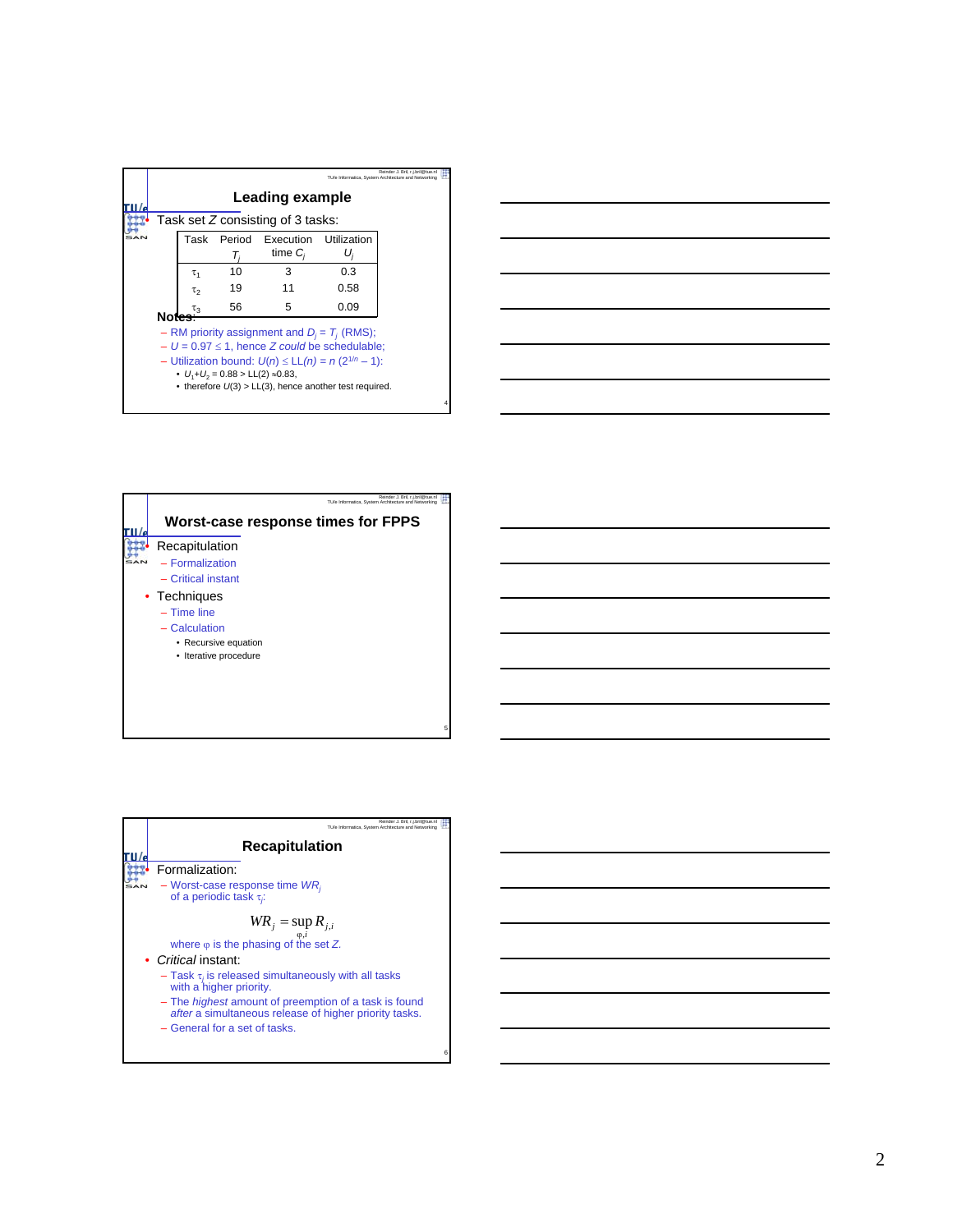





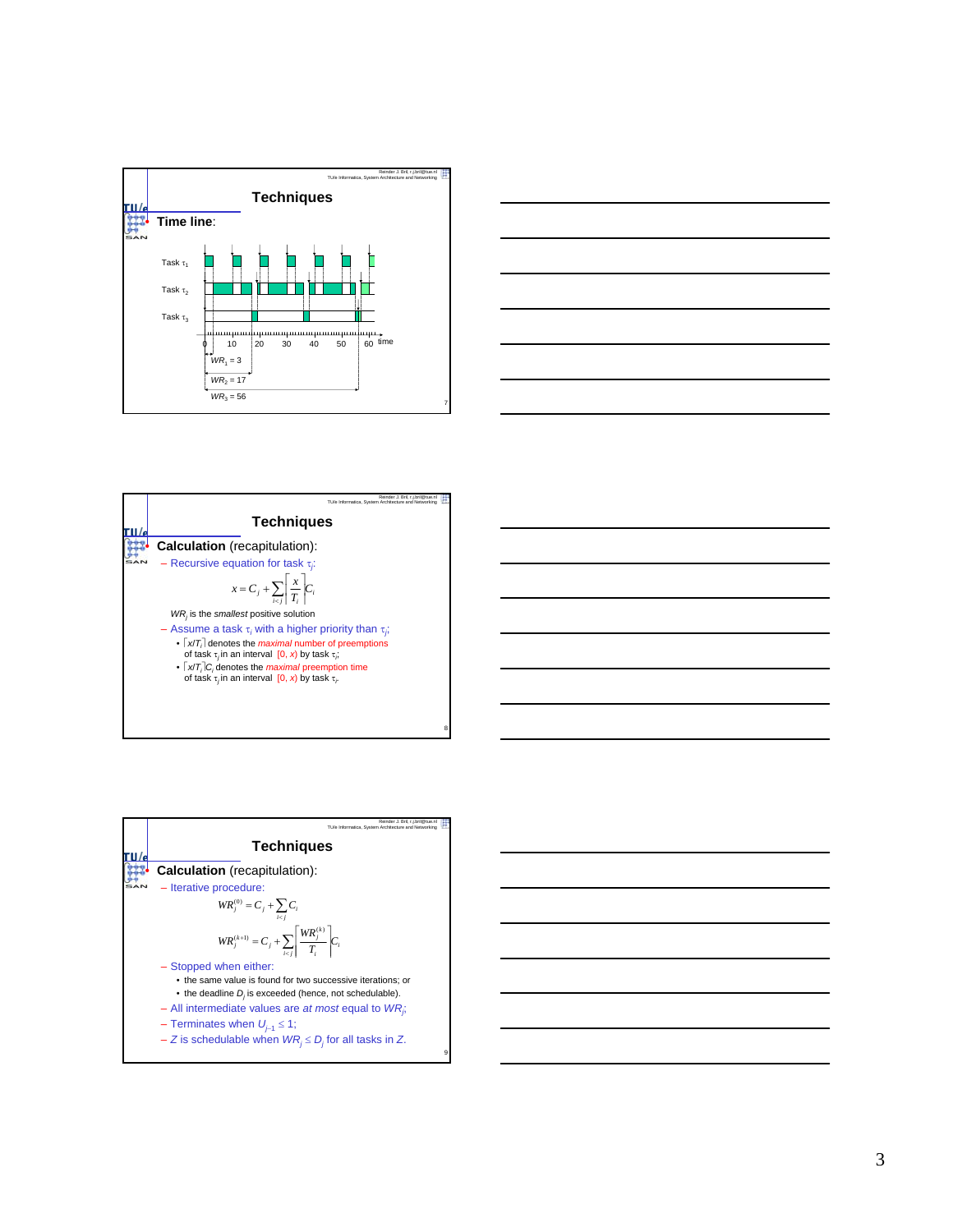



|          |    |                                                                                                                                                                                                                 |             | Reinder J. Bril. r.i.bril@tue.nl<br>TU/e Informatica. System Architecture and Networking |    |
|----------|----|-----------------------------------------------------------------------------------------------------------------------------------------------------------------------------------------------------------------|-------------|------------------------------------------------------------------------------------------|----|
|          |    | Exercise                                                                                                                                                                                                        |             |                                                                                          |    |
|          |    | Task set $Z'$ consisting of 3 tasks:                                                                                                                                                                            |             |                                                                                          |    |
| Task     |    | Period Execution<br>time $C_i$                                                                                                                                                                                  | Utilization |                                                                                          |    |
| τ,       | 5  | 2                                                                                                                                                                                                               | 0.4         |                                                                                          |    |
| τρ       |    | з                                                                                                                                                                                                               | 0.43        |                                                                                          |    |
| $\tau_3$ | 29 | 3                                                                                                                                                                                                               | 0.10        |                                                                                          |    |
|          |    | - Determine the schedulability of $Z'$ .<br>- Draw a time line with a critical instant for $Z'$ .<br>- Explain, using the time line, why 25 and 27 are<br>also solutions for the recursive equation for $WR3$ . |             |                                                                                          | 11 |

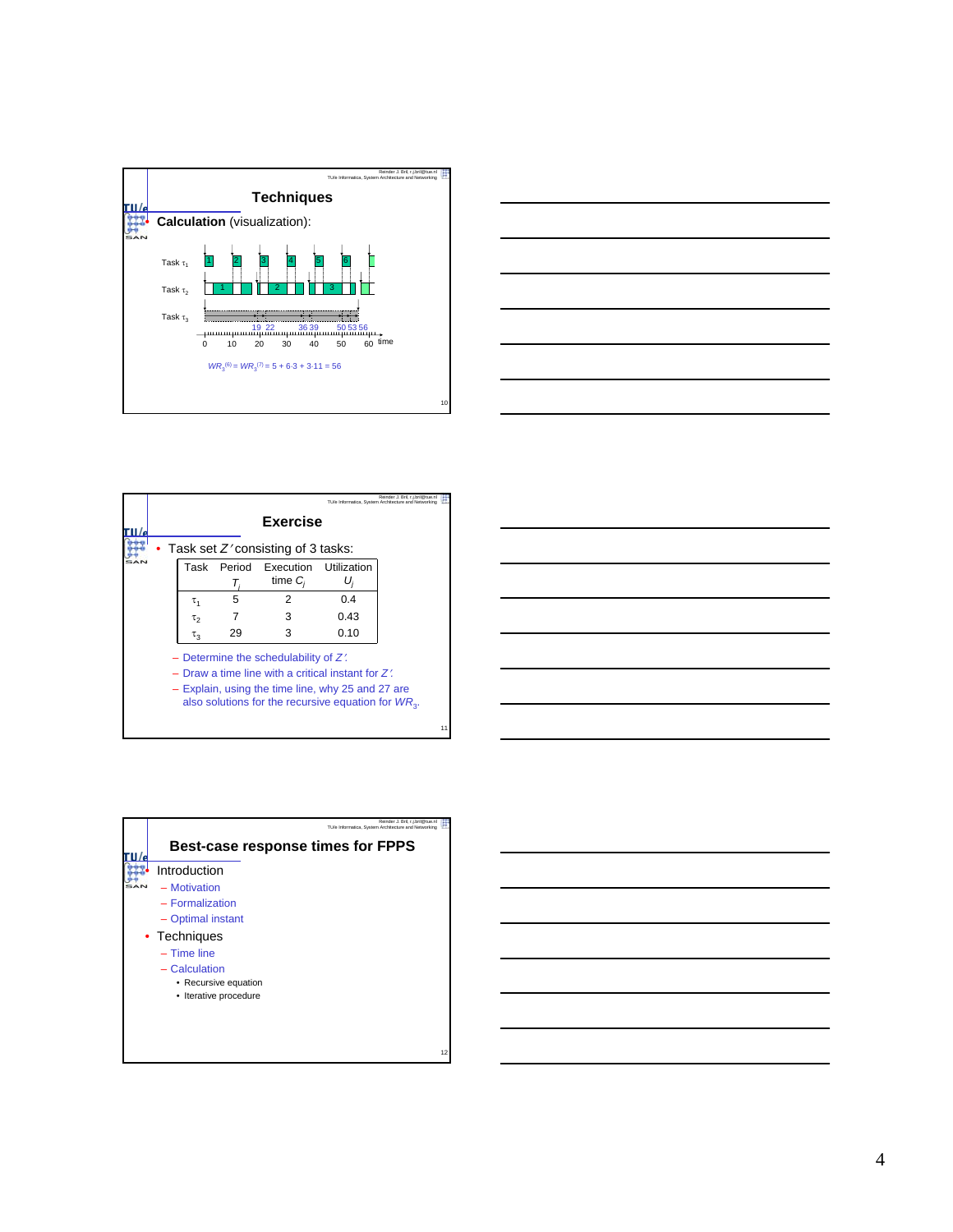



| Reinder J. Bril. r.i.bril@tue.n                                                                                                                                  |
|------------------------------------------------------------------------------------------------------------------------------------------------------------------|
| TU/e Informatica. System Architecture and Networking                                                                                                             |
|                                                                                                                                                                  |
| Introduction                                                                                                                                                     |
|                                                                                                                                                                  |
| Formalization:                                                                                                                                                   |
| - Best-case response time $BR_i$ of a periodic task $\tau_i$ :                                                                                                   |
| $BR_j = \inf_{i \in I} R_{j,i}$                                                                                                                                  |
| where $\varphi$ is the phasing of the set Z.                                                                                                                     |
| • Optimal instant:                                                                                                                                               |
| - Job $\tau_{ji}$ ends simultaneously with the <i>release</i> of all tasks with a higher priority, and $\tau_{ii}$ 's release time is equal to its<br>start time |
| - The lowest amount of preemption of a task is found<br>before a simultaneous release of higher priority tasks.                                                  |
| - Specific for each task !                                                                                                                                       |

15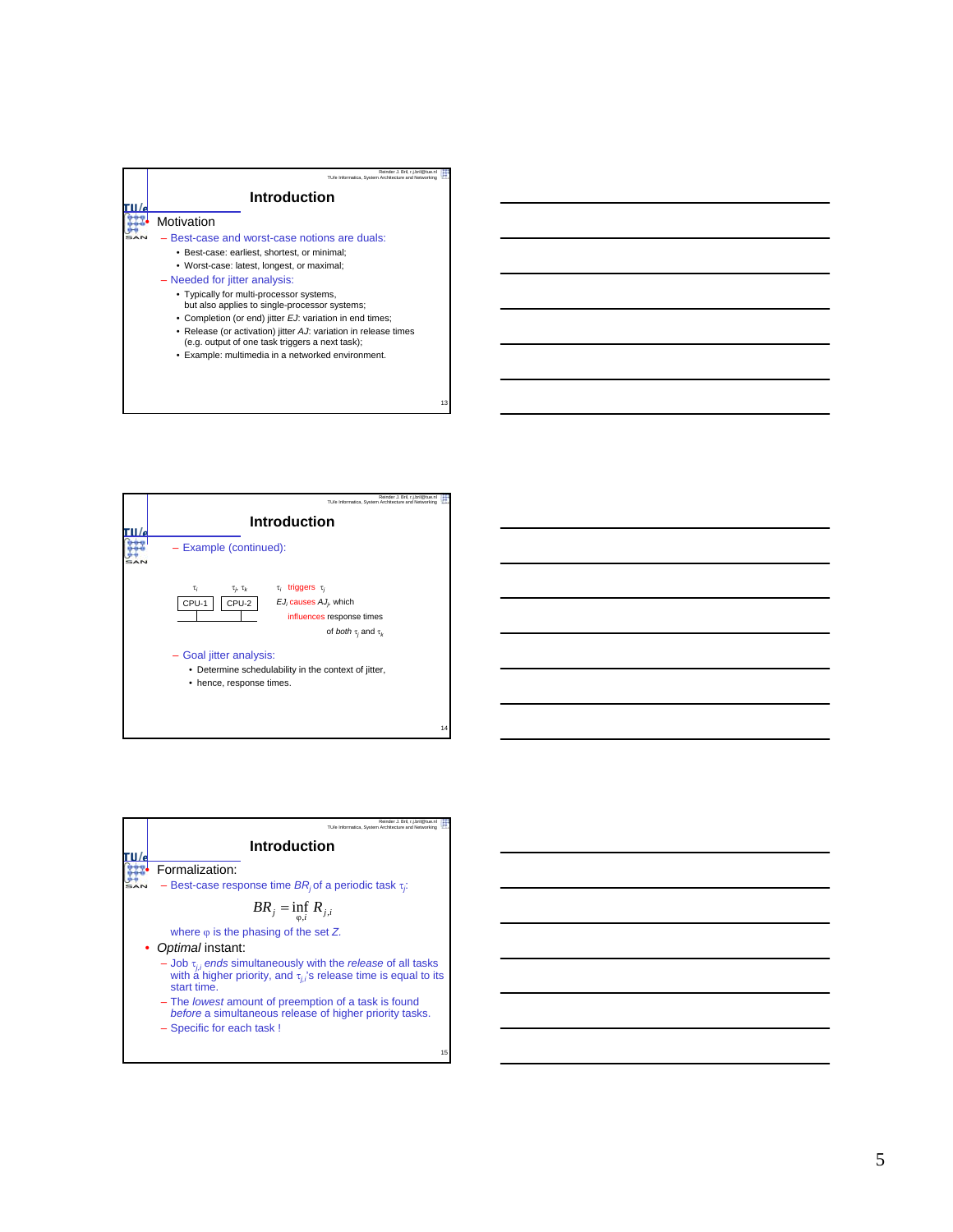







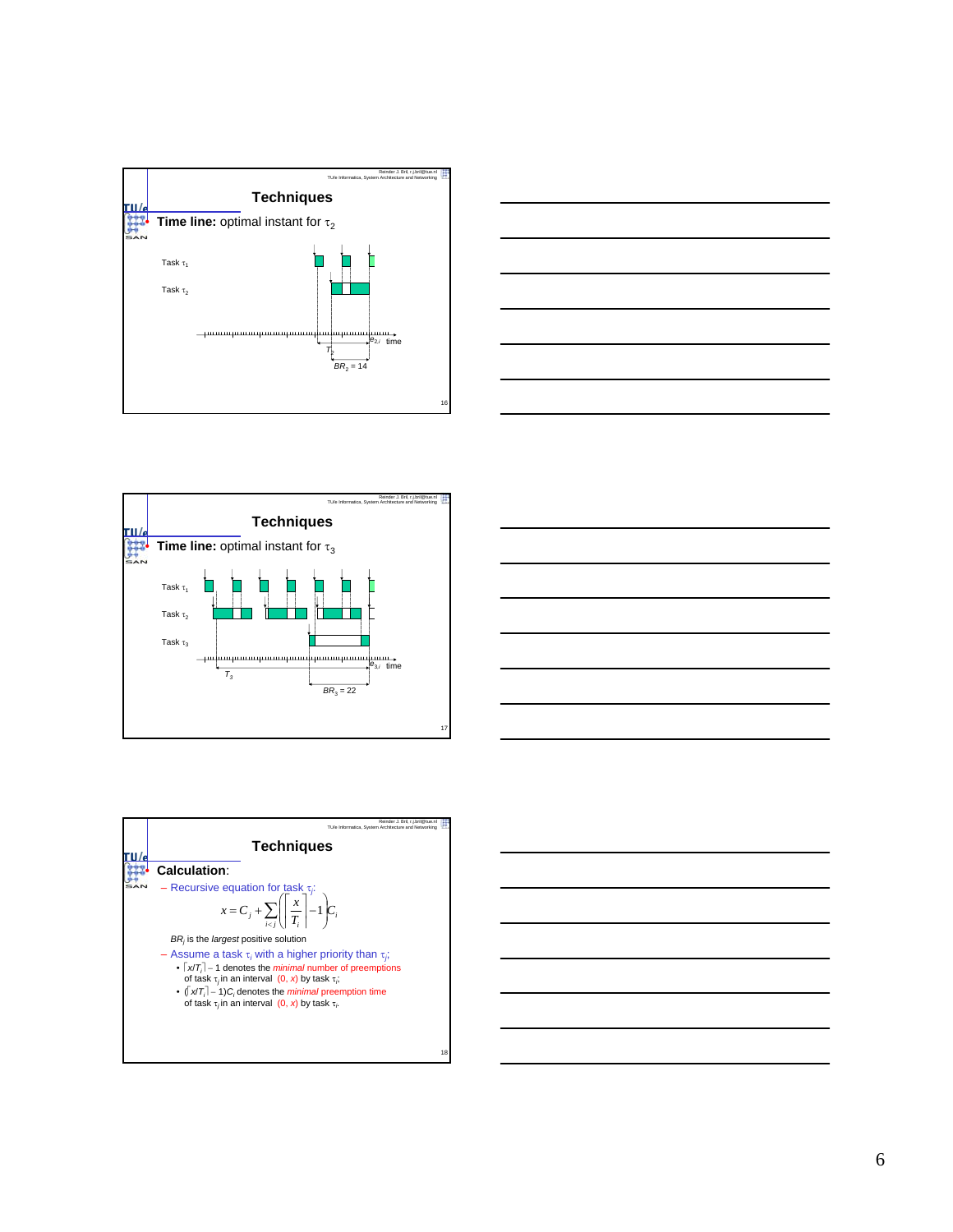



| <u> 1999 - Johann John Stone, meil in der Stone in der Stone in der Stone in der Stone in der Stone in der Stone i</u> |
|------------------------------------------------------------------------------------------------------------------------|
|                                                                                                                        |
|                                                                                                                        |
| <u> Alexandro de la contrada de la contrada de la contrada de la contrada de la contrada de la contrada de la co</u>   |
| <u> 1989 - Andrea Santa Andrea Andrea Andrea Andrea Andrea Andrea Andrea Andrea Andrea Andrea Andrea Andrea Andr</u>   |
|                                                                                                                        |
|                                                                                                                        |
|                                                                                                                        |

|          |                       |                                                                                                                                                                                                                        |             | Reinder J. Bril, r.j.bril@tue.nl<br>TU/e Informatica, System Architecture and Networking |    |
|----------|-----------------------|------------------------------------------------------------------------------------------------------------------------------------------------------------------------------------------------------------------------|-------------|------------------------------------------------------------------------------------------|----|
|          |                       | Exercise                                                                                                                                                                                                               |             |                                                                                          |    |
|          |                       | Task set $Z'$ consisting of 3 tasks:                                                                                                                                                                                   |             |                                                                                          |    |
| Task     | Period                | Execution<br>time $C_i$                                                                                                                                                                                                | Utilization |                                                                                          |    |
| τ,       | 5                     | 2                                                                                                                                                                                                                      | 0.4         |                                                                                          |    |
| τρ       |                       | 3                                                                                                                                                                                                                      | 0.43        |                                                                                          |    |
| $\tau_3$ | 29                    | 3                                                                                                                                                                                                                      | 0.10        |                                                                                          |    |
|          | all three tasks of Z' | - Determine the best-case response times $BR_i$ for<br>- Draw a time line with an optimal instant for $\tau_3$ .<br>- Explain, using the time line, why 3 is also a<br>solution for the recursive equation for $BR3$ . |             |                                                                                          | 21 |

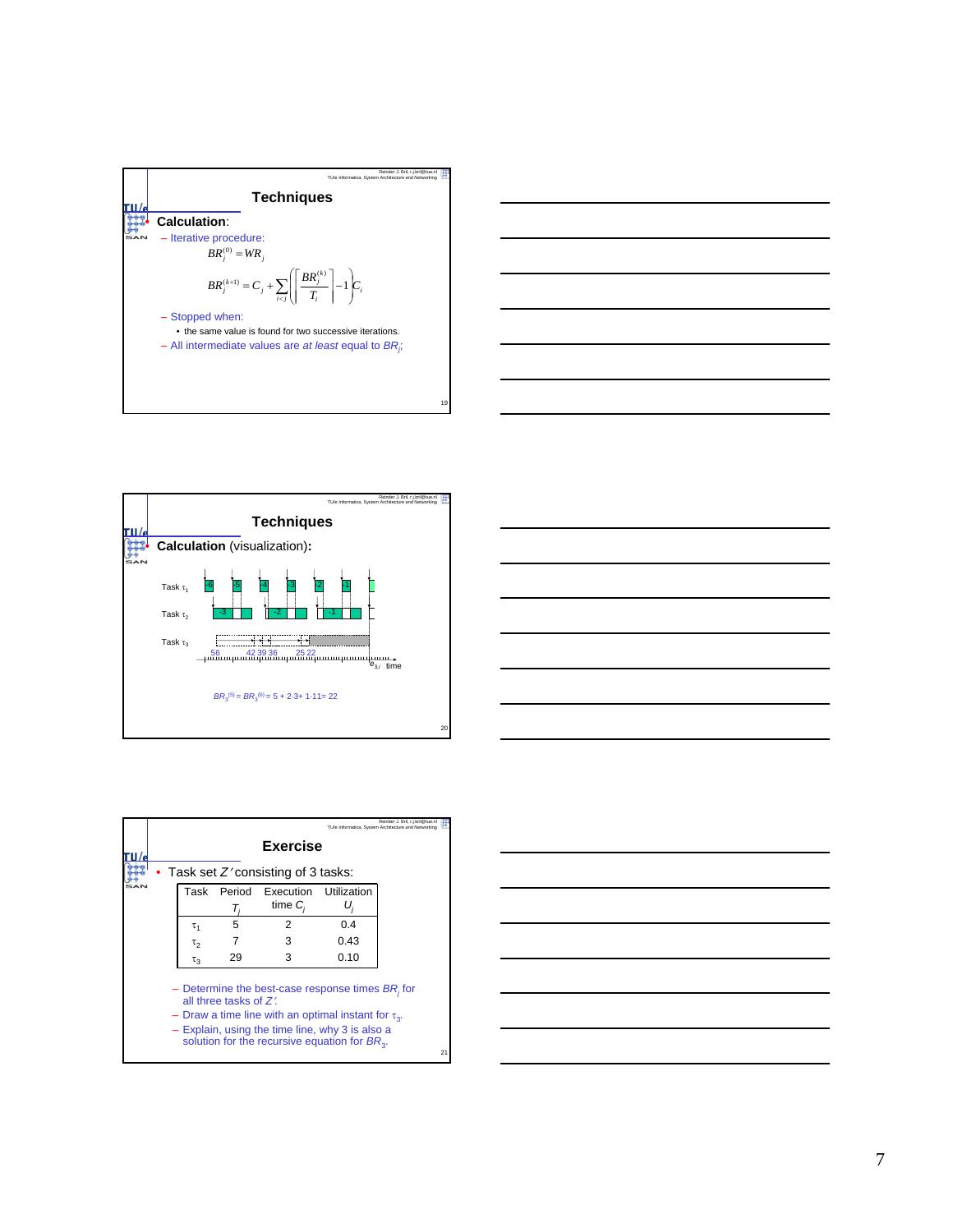



| Reinder J. Bril. r.i.bril@tue.nl<br>TU/e Informatica. System Architecture and Networking                       |
|----------------------------------------------------------------------------------------------------------------|
| Release (or activation) jitter                                                                                 |
| Worst-case response times:                                                                                     |
| - Critical instant revisited:                                                                                  |
| • Task $\tau_i$ is released simultaneously with all tasks<br>with a higher priority and                        |
| • all tasks with a higher priority experience                                                                  |
| - a maximal release delay at that simultaneous release, and<br>a minimal release delay at subsequent releases. |
| - Hence, a <i>maximal</i> preemption of $\tau_i$ occurs.                                                       |
|                                                                                                                |
|                                                                                                                |
|                                                                                                                |
|                                                                                                                |
| 24                                                                                                             |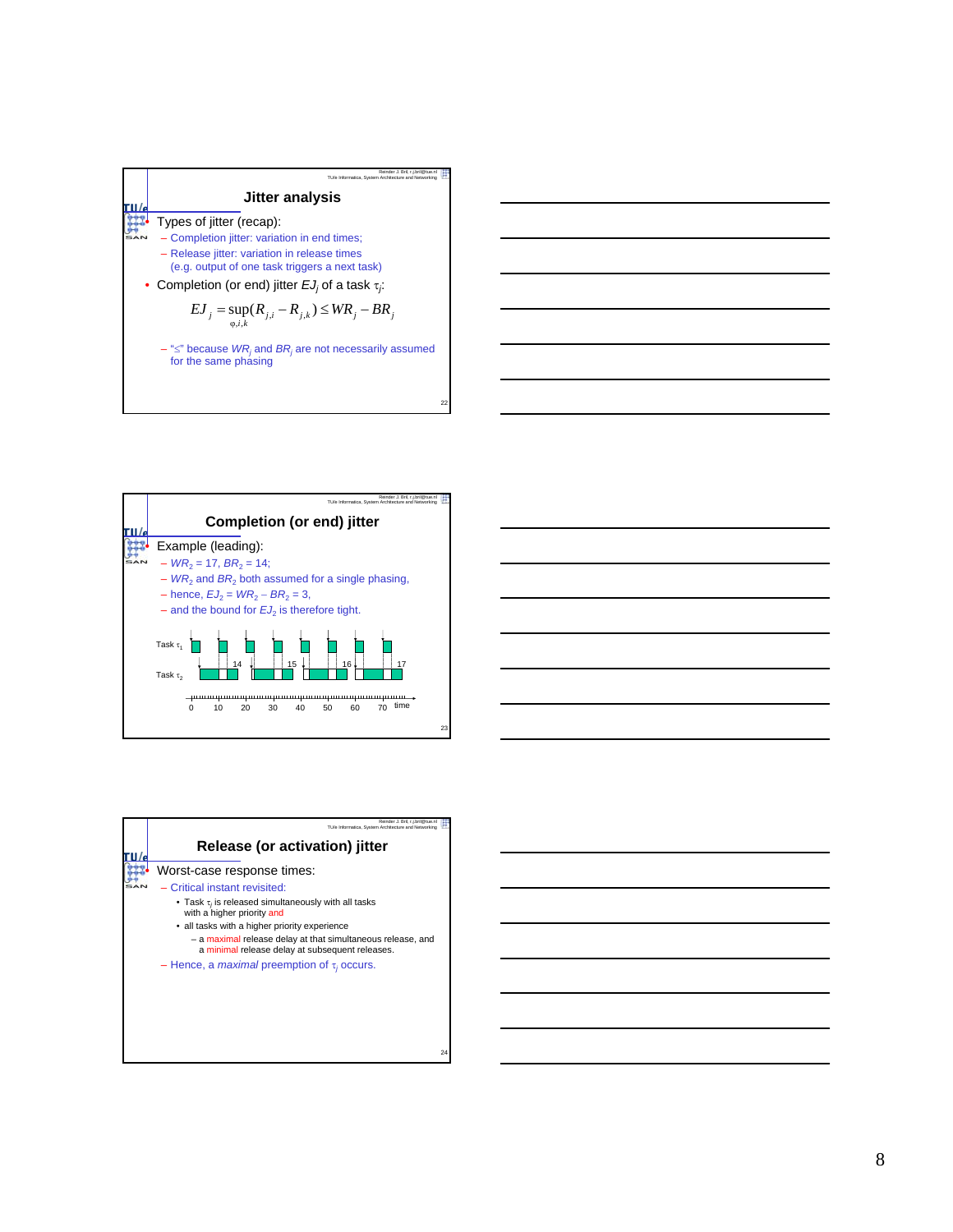



| Reinder J. Bril, r.i.bril@tue.nl<br>TU/e Informatica. System Architecture and Netw                                                                                              |
|---------------------------------------------------------------------------------------------------------------------------------------------------------------------------------|
| Release (or activation) jitter                                                                                                                                                  |
| Worst-case response times:<br>- Recursive equation for task $\tau_i$ :                                                                                                          |
| $x = C_j + \sum_{i \neq j} \left  \frac{x + AJ_i}{T_i} \right  C_i$                                                                                                             |
| • Where AJ, is the activation jitter of $\tau$ .<br>• WR, is the smallest positive solution of the equation.<br>- Iterative procedure:<br>• Similar to the case without jitter. |
|                                                                                                                                                                                 |

26

| Reinder J. Bril. r.i.bril@tue.nl<br>TU/e Informatica, System Architecture and Networking                                                                                                                                                                                                                                             |    |
|--------------------------------------------------------------------------------------------------------------------------------------------------------------------------------------------------------------------------------------------------------------------------------------------------------------------------------------|----|
| Release (or activation) jitter                                                                                                                                                                                                                                                                                                       |    |
| Best-case response times:                                                                                                                                                                                                                                                                                                            |    |
| - Optimal instant revisited:                                                                                                                                                                                                                                                                                                         |    |
| • Job $\tau_{ii}$ ends simultaneously with the release of all tasks<br>with a higher priority, and $\tau_{ij}$ 's release time is equal to<br>its start time, and<br>• all tasks with a higher priority experience<br>- a maximal release delay at that simultaneous release, and<br>- a minimal release delay at previous releases. |    |
| - Hence, a <i>minimal</i> preemption of $\tau_i$ occurs.                                                                                                                                                                                                                                                                             | 27 |

9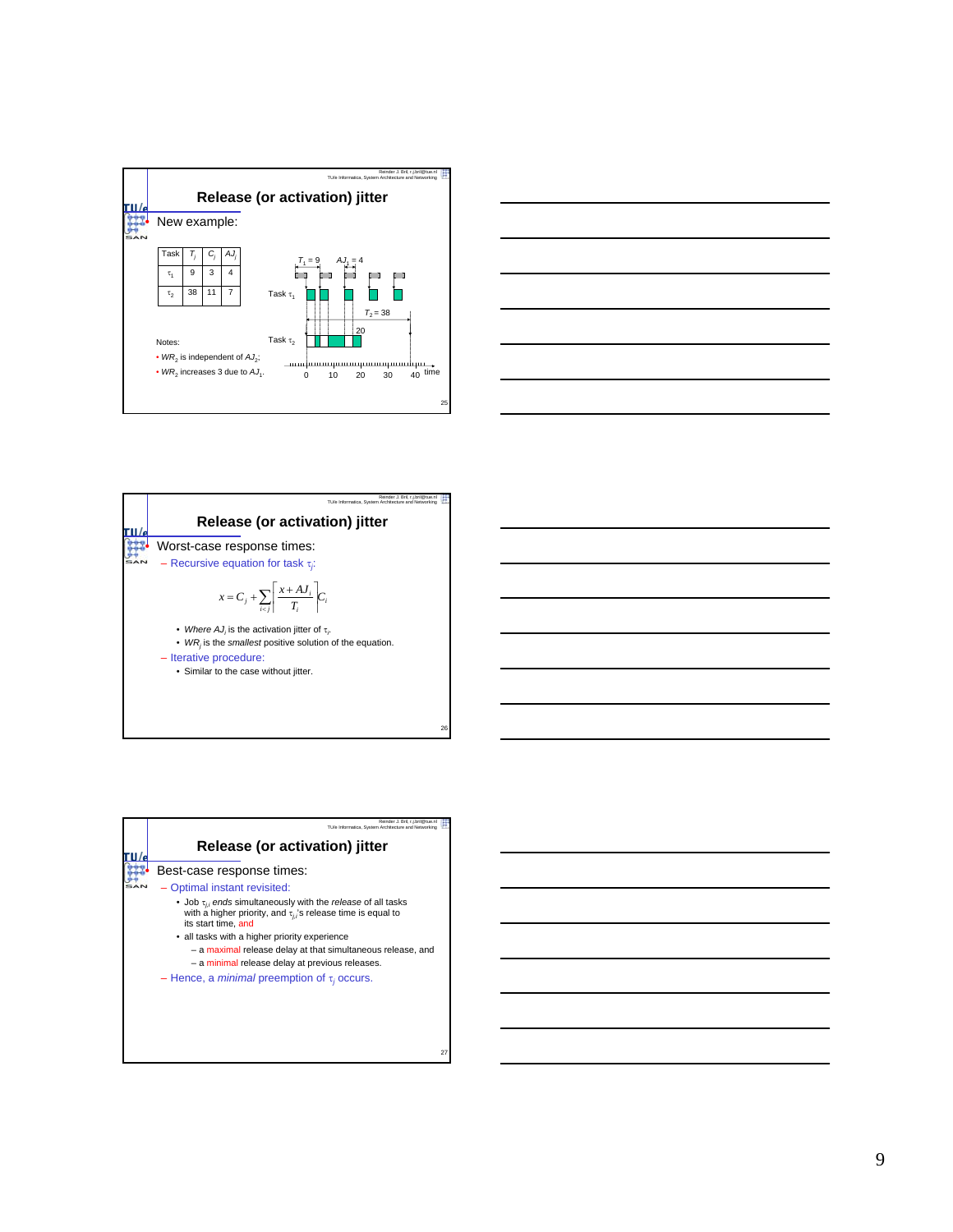